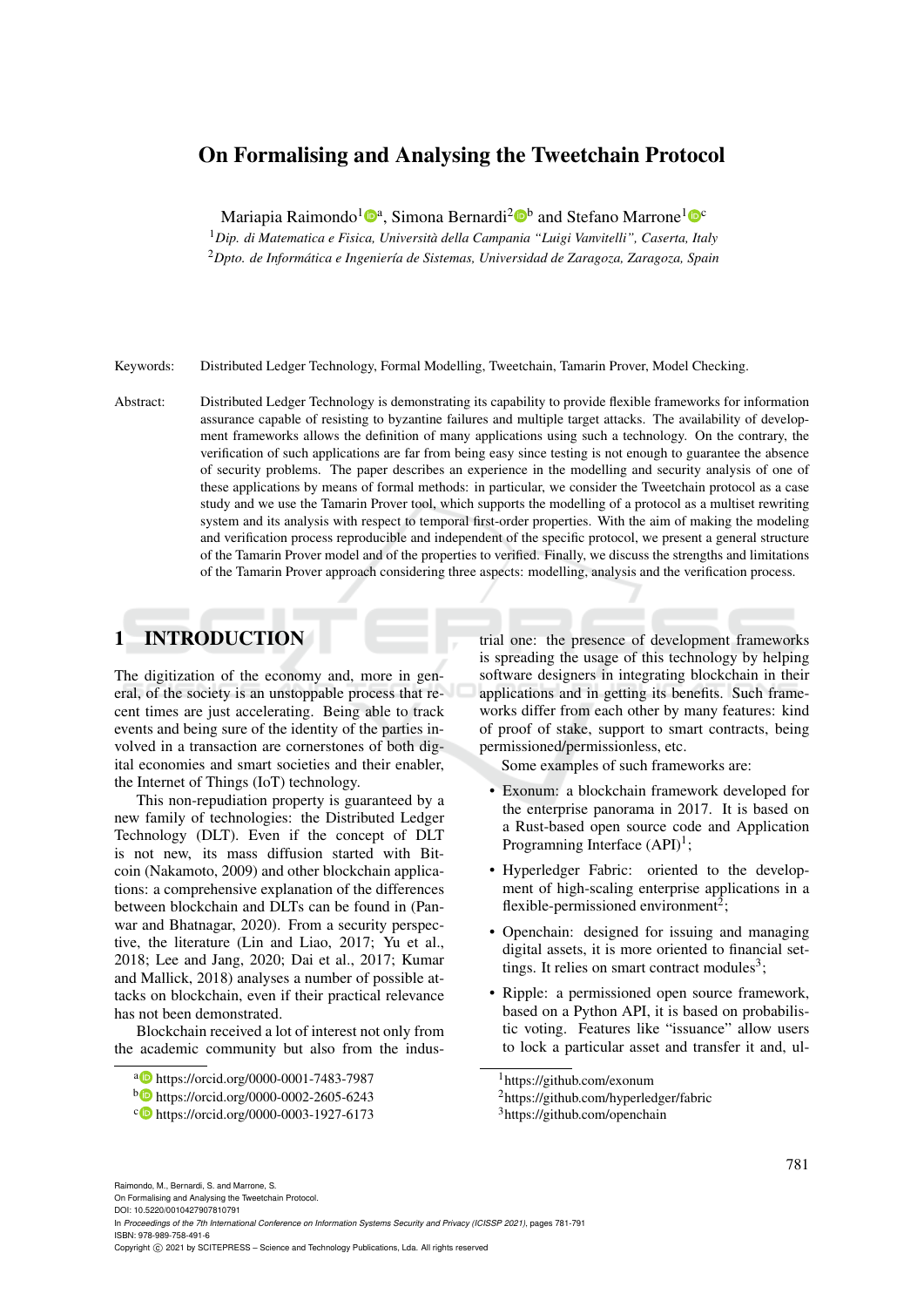timately, lowers the transaction cost, speeding up the transaction while maintaining transparency<sup>4</sup>.

One of the most challenging contexts where blockchain promises a greater impact is the field of the IoT; such challenges are inherent to the nature of the devices used in IoT. These devices present the following features that are hard to match with the resources needed by DLTs and, more in general, by cryptographic applications:

- limited computational power, that does not allow very cheap devices to participate to the blockchain;
- absence of specific cryptographic hardware capable of accelerating such computations;
- low capacity of storing large transaction footprints;
- limited battery that contrasts with the high energy demand due to the continuous interaction with the Peer-to-peer (P2P) network.

These applications are becoming more and more pervasive in both the economic and societal texture so that they can be considered business critical applications. The capability to sell by software companies operating in this field, also relies on their capabilities to certify blockchain-based software and to guarantee that the theoretical properties of DLTs are matched by concrete protocols and software. Formal validation techniques would constitute a cornerstone in the diffusion of such approaches.

The main objective of this work is to provide a concrete experience in the modelling and analysis of a block-chain based protocol with formal methods. Rather than providing an overview and a generic comparison of such methods, this paper focuses on one among the most promises methods, to clearly highlight its strengths and weaknesses. In particular, the formalism and the underlying solution tool used in this paper is the well-known Tamarin Prover (Meier et al., 2013), which is used since 2013 in the modelling of cryptographic mechanisms.

Even if many of the concerns dealt with in this paper can be generalized to a generic blockchain application, the objective of this paper is to present an application of Tamarin Prover modelling approach to a case study: the Tweetchain protocol defined in (Buccafurri et al., 2017a; Buccafurri et al., 2017b). This protocol perfectly fits with the scope of this work since it is meant to provide a light-weight public ledger for IoT and crowd-sourcing applications.

The paper is structured as follows: Section 2 provides the background on Tweetchain protocol and Tamarin Prover. Section 3 shows the structure and the details of the Tweetchain modelling and analysis. Section 4 reports some considerations on the presented experience. Section 5 presents related works; Section 6 summarises the paper and draws future research directions.

## 2 BACKGROUND

In this section, basic concepts of Tweetchain and Tamarin Prover are presented in Subsections 2.1 and 2.2, respectively.

#### 2.1 The Tweetchain Protocol

The Tweetchain protocol has been developed and introduced in (Buccafurri et al., 2017a; Buccafurri et al., 2017b) to overcome the problems in applying full public permissionless ledger based mechanisms in the IoT domain. Tweetchain exploits the pervasiveness of Online Social Networks (OSN) in humanto-machine and machine-to-machine communication; the usage of OSN compensates the limitations of pure blockchain-based approaches.

In fact, the Tweetchain community (*C*) is mediated by a special user, the welcome profile (*W*), whose scope is to provide a sort of yellow pages for all the "regular users" (*x*). Let us suppose that: (1) each party has a Twitter account and signs in; (2) a generic party *u* owns a chain of hash values # $HC^1_u$ , # $HC^2_u$ , ..., # $HC^{(i-1)}_u$  where the hash values are the digests of the  $i - 1$  messages already sent by  $u$ . The Tweetchain registration scenario is specified by the Unified Modeling Language (UML) sequence diagram of Figure 1.

Before interacting in any way with other Tweetchain actors, each party has to sign in Twitter. As a first step to join*C*, *x* publishes a *Hello tweet*, containing the first elements  $HC_X^1$  and  $HC_W^1$  of the hashchains of *x* and *W*, respectively, to register itself to *W*. *W*, after verifying the tweet, sends a *Welcome tweet* as a response. The latter contains the hash value  $#HC_W^i$ , computed on the base of its hash-chain, and the Twitter id (# $TID_x^1$ ) of the *Hello* message sent by  $x^5$ .

The final step of the registration procedure prescribes that *x* chooses among the members of *C* its set of verifiers  $V_x = \{v_{x,s}\} \subset C$ , where *s* is described in (Buccafurri et al., 2017a). To this aim, *x* generates this subset according to a publicly known pseudo-

<sup>4</sup>https://github.com/ripple

<sup>&</sup>lt;sup>5</sup>In Twitter, each tweet has a unique id.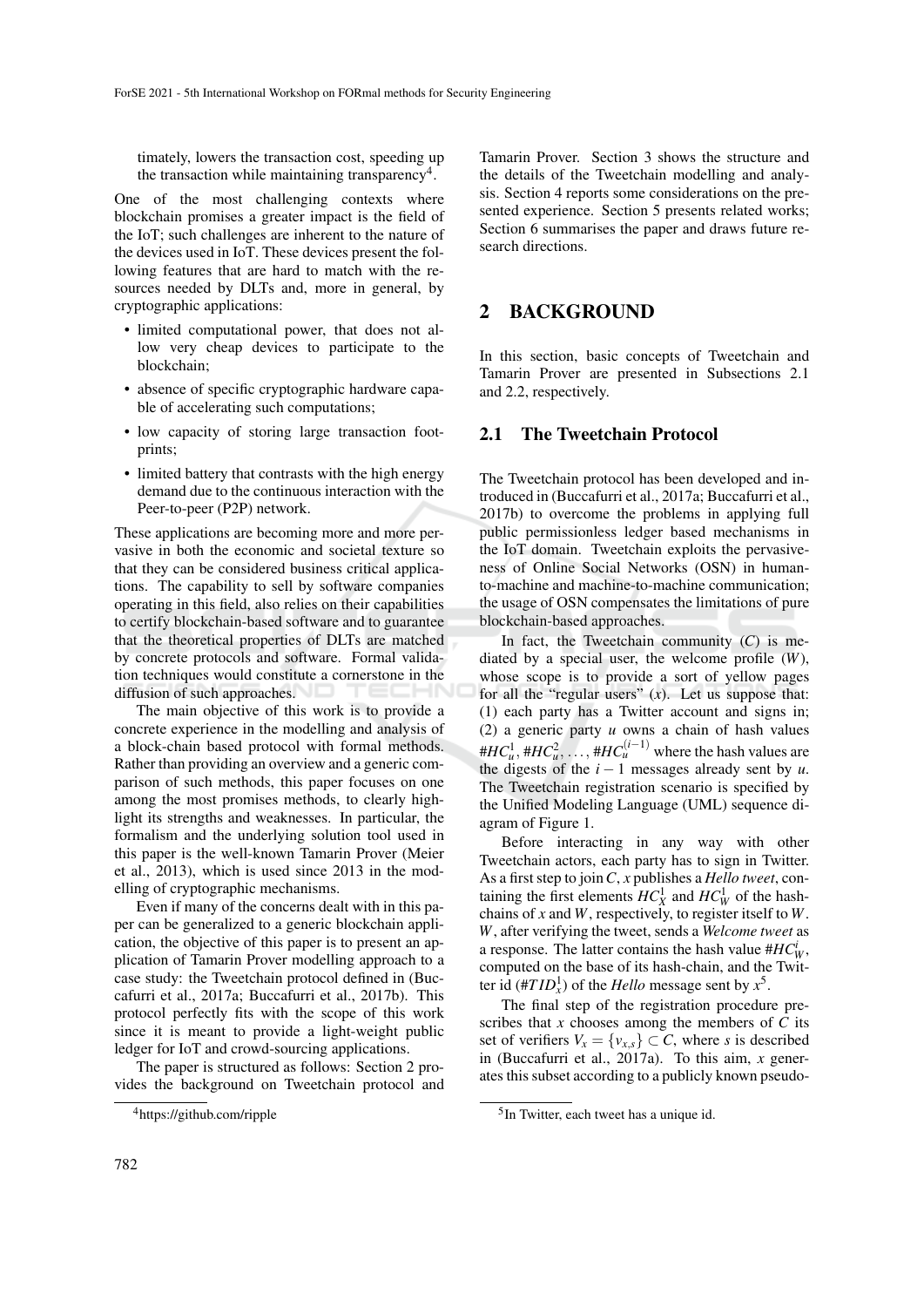

Figure 1: The Tweetchain registration scenario.

random algorithm and a public seed<sup>6</sup>. The use of publicly verifiable information, in this phase, is motivated by the necessity of assuring that each party in *C* does not choose its set of verifiers in a malicious way. After this check, each  $v_{x,s}$  confirms and follows the user *x* and publishes a *Follow welcome tweet*.

Once the registration has been carried out, the user *x* belongs to the community, thus he/she is able to generate a transaction intended for another user *r* of *C*. A transaction, in this context, corresponds to the posting of a *t-tweet*, a particular tweet reporting the last element *i* of the hash-chain of the sender  $\overline{HC}^i_x$ , the Twitter id  $TID_y^p$  of latest approved transaction (i.e., the *T ID* of the *p*-th t-tweet posted by user *y*) and, clearly, the reference to the intended recipient. In particular,  $TID_y^p$  plays the role that the cryptographic hash of the previous block (included in the header of another block) plays in a blockchain, i.e., it allows to link them.

As soon as *x* posts a *t*-tweet, the users of  $V_x$  have to validate the transaction using a particular protocol shortly explained below. After the check, a verifier *v* posts a *confirmation tweet* containing: the last element *j* of its hash-chain  $HC_v^j$ , the content of the transaction, the Twitter id  $TID_x^i$ , of the transaction to validate, and  $TID_y^p$ , of the previous one, to link them, and the boolean variable *status* that represents the result of the validation process (1 - success, 0 - failure). The verification protocol for a verifier *v* consists

of the following tasks:

- 1. checking that the sender has not already used the hash-chain element  $HC_x^i$  involved in the *t-tweet*;
- 2. using  $HC_x^i$  (or a previous elements in the hashchain) to search on Twitter for the related tweet until a *Hello tweet* or another *t-tweet* is found;
- 3. checking that *v* has validated the tweet found in the previous step;
- 4. verifying the validity of the transaction related to  $TID_{y}^{\rho}$ , i.e., looking for a "sufficient number" of confirmation tweets on Twitter, posted by the verifiers of  $y^7$ ;
- 5. verifying that the recipient of the transaction belongs to the community.

To summarize, the underlying idea of Tweetchain is to define a consensus protocol using tweets, to encode transactions, and meshed replications, to substitute the proof of work and thus the need of fees for miners. The consensus on transactions is based on the presence of a sufficient number of valid confirmation tweets from the community.

 $<sup>6</sup>$ As a seed, the protocol may use the Twitter user id that</sup> is unique and publicly available, as proposed by (Buccafurri et al., 2017a); this choice is not mandatory.

<sup>7</sup>The meaning of *sufficient* is clarified in (Buccafurri et al., 2017a)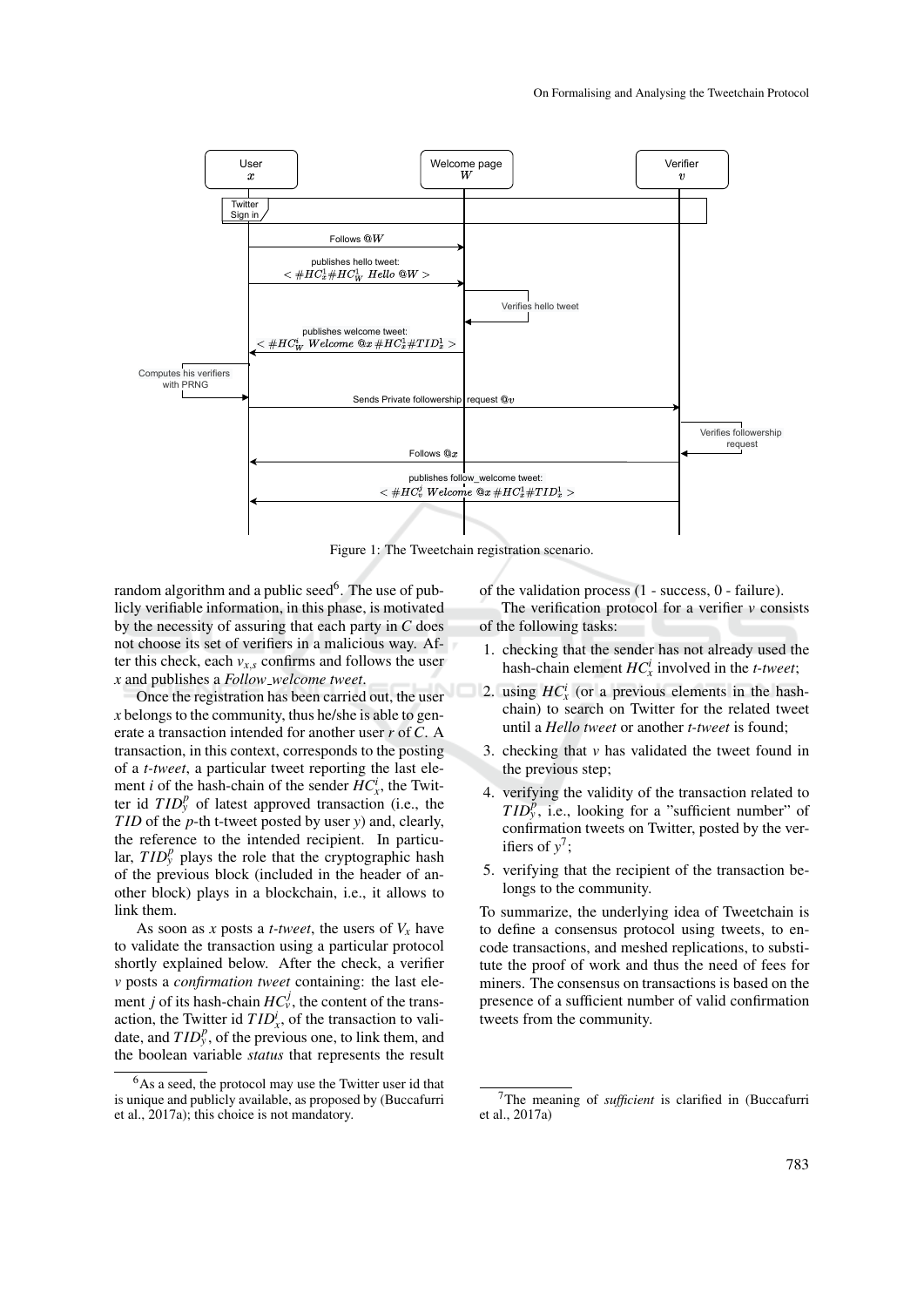#### 2.2 The Tamarin Prover

The Tamarin Prover (Meier et al., 2013) is a symbolic model checker largely used for the modeling and analysis of cryptographic protocols. This tool has proved its suitability in analysing cryptographic protocols used in different application domains, which span from 5G (Basin et al., 2018) to vehicular networks (Whitefield et al., 2017) and trusted computing, using Elliptic Curve Cryptography (ECC) (Whitefield et al., 2019). The current version of the tool is 1.6.0 and can be downloaded under GNU's GPL v3.08.

According to the classical model checking approach, a security protocol model and a specification of the desired properties have to be fed to the Tamarin Prover to begin the analysis process; furthermore, the tool also allows the user to add rules to check the behaviour of the adversary.

Protocols and properties can be specified, respectively, with labeled multiset rewriting *rules* and first order logic formulas over symbols (i.e., the *lemmas*). The adversary model, set by default, is the Dolev-Yao model (Dolev and Yao, 1983): such an adversary controls the network and can delete, inject, modify and intercept messages on the network.

There are two ways of constructing proofs (i.e., analysing the model): the *automated mode*, that combines deduction and equation reasoning with heuristic to guide the proof search; and the *interactive mode*, which allows the user to manually guide the proof search while still exploiting the automated proof search efficiency. In both the cases, the Tamarin Prover generates a Labeled Transition System (LTS) from the protocol and the adversary models, where: (1) the states are multisets of *facts*, and the initial state is the empty set; and (2) each transition transforms a state (i.e., a multiset of facts) into another state, according to the used rewrite rule.

Security properties to be verified are specified using *lemmas*, which are identified by a name and a guarded first-order formula over the action facts (i.e., the transition labels). There are two types of lemmas: *exists-trace* lemmas, to check the existence of a trace holding the property, and *all-traces*, to verify whether the property holds for all the possible traces.

Moreover, it is possible to constrain the statespace exploration by means of special lemmas named *restriction*, which allow the analyst to define properties that each trace must satisfy.

Finally, when modelling a non-trivial protocol, it might happen to run into the *partial deconstruction*, which can lead to non-termination when verifying lemmas. A way to overcome this problem is to use the keyword *sources* in some lemmas, which will help in the pre-computation phase. Recently, the Tamarin Prover developers have improved the tool providing support to the users by automating the generation of sources lemmas (Cortier et al., 2020).

# 3 MODELLING AND ANALYSING TWEETCHAIN

This section describes the modelling of the Tweetchain protocol and a preliminary security analysis of the protocol with the Tamarin Prover tool.

In particular, Figure 2 depicts the overall structure of the Tamarin Prover model, that includes both the model of the protocol and the security properties to be verified on the model itself during the analysis. The model of the protocol is detailed in Subsection 3.1, whereas the specification of the security properties and the results of the analysis are described in Subsection 3.2.

### 3.1 The Model of the Protocol

The model of the Tweetchain protocol (top part of Figure 2) has been developed trying to preserve the notation and the structure used in (Buccafurri et al., 2017a) as far as possible. In particular, the model is composed of six sections: *Entering Twitter*, *Joining Community*, *Utility rules*, *Followership*, *Transaction*, and *Restriction*. The first five sections correspond to Tamarin rules while the last one contains Tamarin axioms.

The *Entering Twitter* section, corresponds to the initial fragment *Twitter Sign in* of the sequence diagram in Figure 1, and the action of signing into Twitter is modelled with two Tamarin rules, create entity W and create entity, which create the Welcome page *W* and a generic user *x*, respectively. The need to differentiate *W* and all the users that want to join the community arises from the necessity of avoiding modelling (and analysing) issues. In fact, with the rule create entity  $\mathbb{N}$ , it is generated a persistent fact ! Community  $ID_W(\ldots)$ , which contains the necessary information that any user *x* needs to check the authenticity of a tweet posted from *W*, and the hashchain of *W*, that has to be available to a generic user  $x$  that aims at joining the community, whilst the hashchain of *x* bears only when he/she sends a *Hello* tweet.

The *Joining Community* section includes three Tamarin rules: hello\_tweet, welcome\_tweet and community joined. There are a few highlights that are worth mentioning: the first rule models the action

<sup>8</sup>https://github.com/tamarin-prover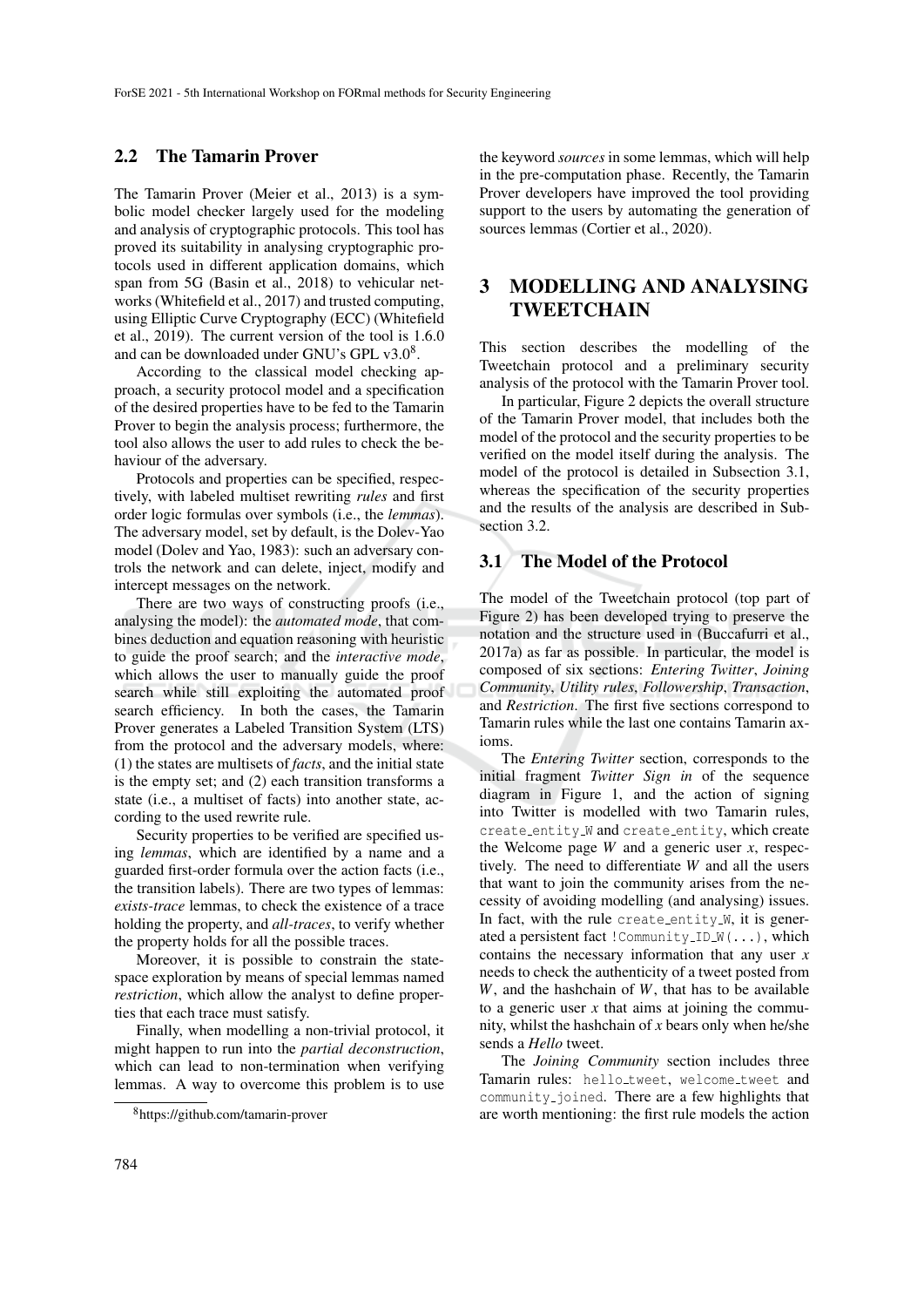```
1 rule hello_tweet:
2 let
\overline{3} HC 1 \overline{x} = h("root HC \overline{x})
4 in
5 [ St.0(x, id.x, pubk_x, ltk_x), !Community_ID_W($W, id_W, pubk_W, HC_1_W),
6 Fr("TID_1_x), Fr("root_HC_x)]7 --[ Neq(x, $W), HELLO_sent(x, $W), UniqueHello(x) ]->
8 [ St<sub>-1</sub>(x, id_x, pubk_x, ltk_x, HC<sub>-1-x</sub>, 'HELLO_sent', \text{TID-1.x}), \text{HC}(x, \lt; \text{empty}, H\text{C-1.x}),
9 Out(<\langle x, HCA_1,x, HCA_2, HCA_3, x \rangle) , \exists W > 0, \exists W > 0, \exists W > 0, \exists W > 0, \exists W > 0, \exists W > 0, \exists W > 0, \exists W > 0, \exists W > 0, \exists W > 0, \exists W > 0, \exists W > 0, \exists W > 0, \exists W > 0, \exists W > 0, \exists W > 0, \exists W > 0, \exists W > 0, \exists W > 010 Out(<\langle x, \text{`TID-1-x}\rangle, sign(<x, \text{`TID-1-x}\rangle, 1tk-x)\rangle) ]
```




Figure 2: The structure of the Tamarin Prover model.

**L** trace\_VERIFstart\_TRA...

of posting a *Hello* tweet by a user *x*, who wishes to join the community, and contextually creates his/her hash-chain  $(HC(\ldots))$  fact, highlighted in Listing 1).

The second rule models the reception of the *Hello* and the sending of the *Welcome* messages by *W*; the latter represents the confirmation that *x* has joined the community. The state reached by *x* is modelled by a persistent fact !Community ID(...).

The last part of the registration (i.e., *Followership* phase) concerns the building of the set  $V_x$  of the followers of *x*, which are designated as verifiers of the transactions generated by *x*. We propose a simplified model for this phase, as the entire sequence of interactions would be tricky to model and to manage: concretely, we model the verification step that *x* sends the follow request to a user *y* who belongs to the community. The Followership phase is modelled by means of three rules: followership\_request, follow welcome tweet and attestation follow.

The *Transaction* section deals with the generation and confirmation of a new transaction. Let us assume a user *x*, belonging to the community, wants to generate a new transaction addressed to a recipient *r*. The first task *x* has to do is to retrieve the chain containing the IDs of the approved transactions; such a retrieved chain is generated by means of another Tamarin rule (i.e., TID chain).

The transaction is modelled with the rule  $t$ , tweet (shown in Listing 2). The application of this rule generates a new fact  $TID$  temp(...), where the ID of the transaction is stored, whilst the  $TID$ -chain(...) is carried unchanged. This two-step mechanism is mandatory as a new transaction ID can be added to the chain only when it is approved by the community. Moreover, user *x* ensures that user *r* belongs to the community, too. At last, the transaction verification is modelled by two rules confirmation\_status\_1 (shown in Listing 3) and confirmation\_status\_0. Both rules recover the TID<sub>-</sub>chain and TID<sub>-temp</sub> and check that: 1) the user *x* has used its last hashchain element in the transaction  $(Eq(\ldots))$  fact), and 2) that the verifier  $v$  and the recipient  $r$  are two distinct users (Neq(...) fact). Then, depending on the success or failure of the checks, *v* posts a new tweet containing a boolean variable *status* set to 1, or 0, and updates, or leaves unchanged, the TID chain, respectively. The last rule of the protocol is transaction ended and models the reception of the *confirmation tweet*.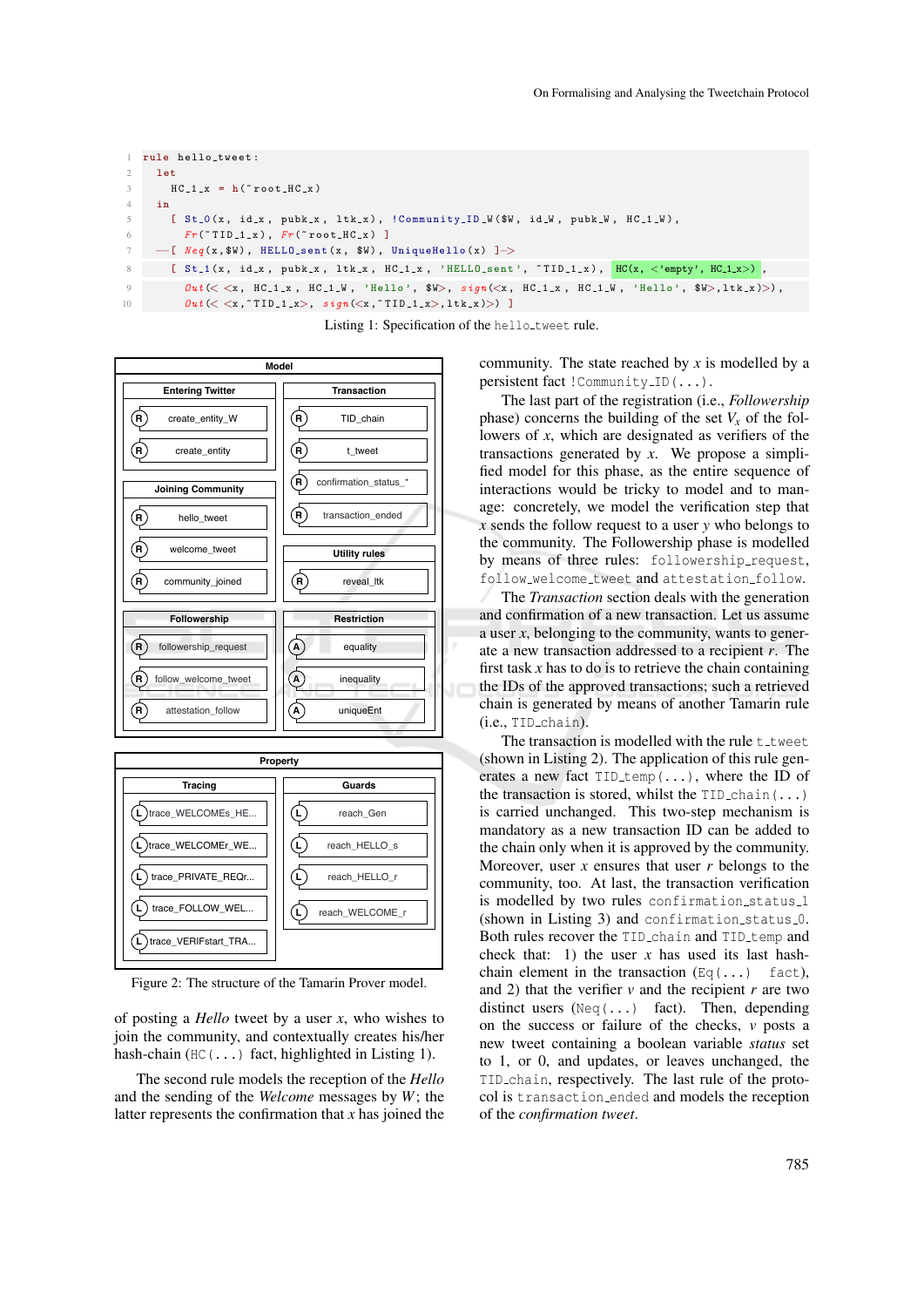ForSE 2021 - 5th International Workshop on FORmal methods for Security Engineering

```
1 rule t_tweet:
2 let
\overline{3} HC_new_x = h(HC_b_x)
4 in
5 [ St_x_2(x, id_x, pubk_x, ltk_x, HC_1_x, 'FOLLOW_WELCOME_received', TID_1_x),
6 HC(x, \langleHC<sub>-a-x</sub>, HC<sub>-</sub>b<sub>-</sub>x>), !Community<sub>-</sub>ID(r, id<sub>-</sub>r, pubk<sub>-</sub>r, HC<sub>-1-r</sub>),
7 TID_chain(<issuer_prec, TID_prec>), Fr("TID_x)]
8 - F Neq(x,r), TRANSACTION_sent(x,r,~TID_x), OUT_TRANS(TID_prec) ]->
9 [ St_x x . 3(x, id_x x, pubk_x x, 1tk_x x, HC_1 x, 'TRANSACTION sent', TID_1 x),10 HC(x, <HC_b_x, HC_new_x>), TID_chain(<issuer_prec, TID_prec>), TID_temp(<x, ∼TID_x>),
11 \theta u t \ll x, \text{TID-x}), \theta u t \ll x, HC_new_x, TID_prec, 'content', r>,
12 sign(<b>x</b>, HC_new <b>x</b>, TID-prec, 'content', r> 1tk <b>x</b>) > 1
```
Listing 2: Specification of the  $t$ -tweet rule.

```
1 rule confirmation_status_1:
2 [ St.2 (v, id.v, pubk.v, ltk.v, HC.1.v ,'WELCOME_received', TID.1.v),
3 ! Community_ID(x, id_x, pubk_x, HC_1_x), TID_chain(<issuer_succ, TID_succ>), TID_temp(<x, TID_x>)
\texttt{HC}(x, \langle \texttt{HC\_old\_}x, \texttt{HC\_new\_}x \rangle), \texttt{HC}(v, \langle \texttt{HC\_old\_}v, \texttt{HC\_new\_}v \rangle),5 In(\lt \ltx, HC_new_x, TID_succ, 'content', r>, auth_msg >) ]
6 −−[ Neq (v , x) , Neq(v,r) ,
7 Eq( verify( auth_msg, <x, HC_new_x, TID_succ, 'content', r>, pubk_x), true,
8 Eq( h(HC_old_x), HC_new_x), VERIF_status(v, x) ] \rightarrow9 [ St_v_3(v, id_v, pubk_v, ltk_v, HC_1_v, 'CONFPOS_sent', TID_1_v), TID_chain(<x, TID_x>).
10 Out \left( \langle v, H \text{C_new}_v, x, T \text{ID}_x, '1', T \text{ID\_succ}, 'content', r \rangle,11 sign ( \langle v, H\mathsf{C}_\mathtt{new-v}, x, T\mathsf{ID}_x, '1', T\mathsf{ID}_\mathtt{succ}, 'content', r>1\mathtt{tk}_\mathtt{v}) >) ]
```
Listing 3: Specification of the confirmation\_status\_1 rule.

To facilitate the analysis process with the Tamarin Prover, the model includes some additional features in the Utility Rules and Restriction sections.

The *Utility Rules* section contains the reveal ltk rule that can be used when the attacker should not be able to retrieve some information. In particular, during the analysis, this rule checks if the adversary has stolen some private information of a party (e.g., a private key).

For the same sake of analysis complexity reduction, we defined a set of restrictions in the Restriction section: equality and inequality, and uniqueEnt, which ensures that each entity involved in the protocol is created only once.

#### 3.2 Security Analysis of the Protocol

The security analysis of the protocol is carried out using the model, described in Subsection 3.1, and the security properties to be verified (bottom part of Figure 2), which are herein described.

Before specifying the security properties of interest, we performed a preliminary analysis aimed at checking the correctness of the model. Concretely, we defined a set of lemmas that enable to check the states reachability of the LTS. The structure of a reachability lemma is simple: it checks the existence of the necessary entities and a timepoint for which a specific rule is used, i.e., a specific state of the LTS is reached from the initial state. These lemmas are marked with a reach ... name.

An example of reachability lemma is shown in Listing 4 that is used to verify the execution of the attestation follow rule, defined in the protocol model.

```
1 emma reach FOLLOW WELCOME s: exists-trace
 " Ex y x #i. FOLLOW_WELCOME_sent (y, x) @i"
  Listing 4: Specification of a reachability lemma.
```
This rule models the sending action by a verifier *y*, after the reception of a followership request sent by *x*. In particular, the lemma checks the reachability of the state FOLLOW WELCOME sent at timepoint *i*, where the verifier *y* sends a *Follow welcome* tweet to *x*.

The security properties of interest concern the authenticity of the messages sent over Twitter. In particular, with reference to the analysis carried out in (Buccafurri et al., 2017a), we checked whether the Transaction Authenticity property holds for the modelled protocol<sup>9</sup>. We did not analyzed the other two properties, considered in the work by (Buccafurri et al.,

<sup>&</sup>lt;sup>9</sup>This property is meant to verify that each transaction can always be verified by the Tweetchain community: see SP1 in (Buccafurri et al., 2017b).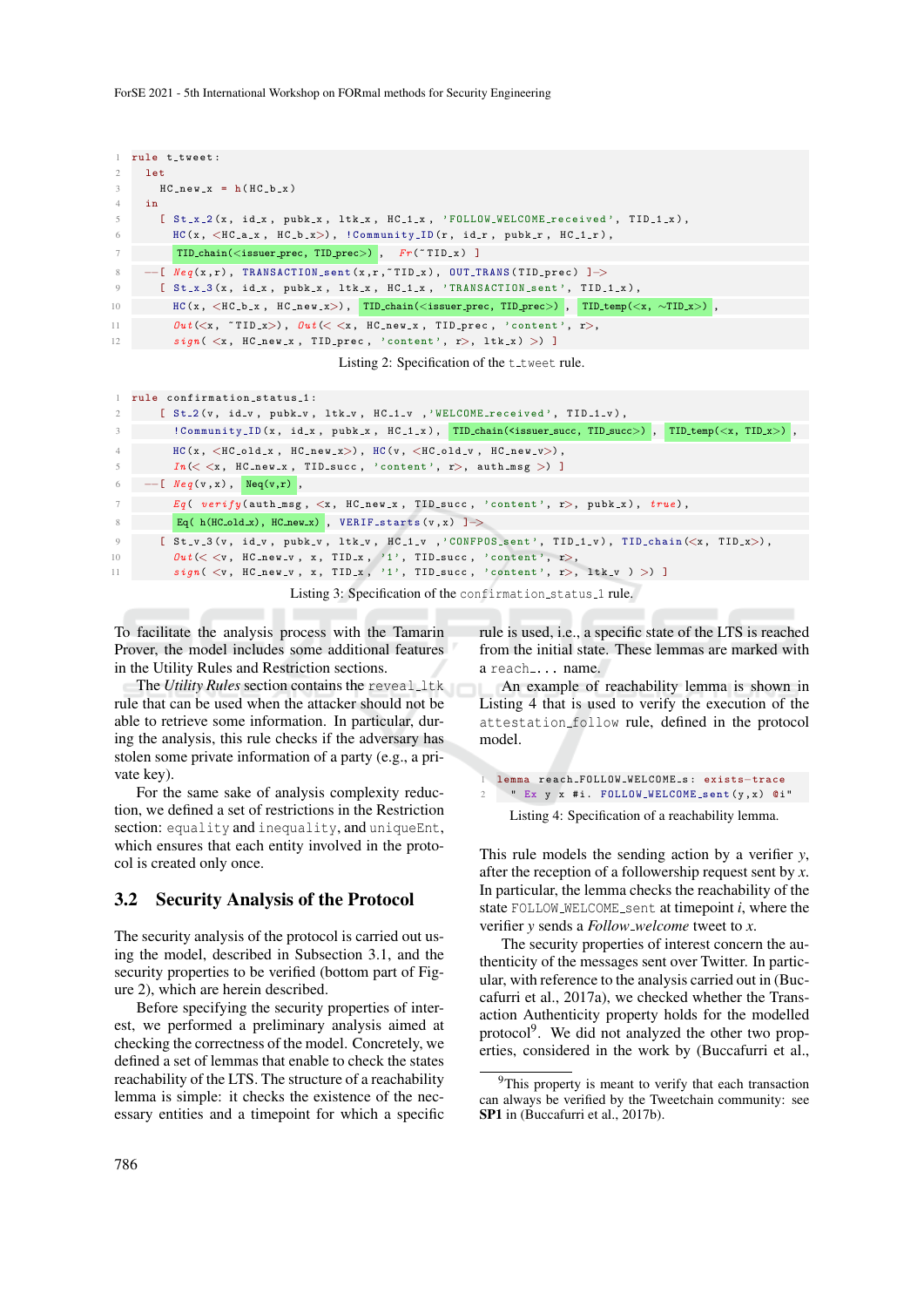2017b), because of the modelling simplification of the verification step adopted in this work.

The authenticity is verified for each exchanged message, i.e., for each pair of send-receive rules, and it corresponds to check the following property in the LTS: "If user *x* receives a message *m* from user *y*, then *y* has sent *m* to *x* earlier". In the protocol model, the sender authenticity is obtained by signing the messages with his/her private key, and any user can verify the identity of the sender using the built-in message theory of Tamarin that defines a signature scheme.

Thus, for a given message *m* exchanged in the registration scenario shown in Figure 1, we defined two different lemmas for the verification of its authenticity that account of the capability of the adversary to steal the private key of the parties involved in the communication. Such lemmas are labeled as  $fake\_trace...$ . and trace ...: in the former, the adversary is able to steal confidential data (i.e., the private keys) whereas in the latter, he/she is not.

Listing 5 and Listing 6 show the two types of lemmas used to check the authenticity of the follow welcome tweet message. The lemma in Listing 5 can be read as follows: "for each follow welcome tweet, received by *x* at time instant *i* with *y* as a sender, then there exists a time instant *j*, subsequent to *i*, in which *y* has sent such a message to *x*."

```
1 lemma fake_trace_FOLLOW_WELCr_FOLLOW_WELCs:
2 "All y x #i. FOLLOW_WELCOME_received (y, x) @
      i
      \Rightarrow4 Ex #j. FOLLOW_WELCOME_sent (y, x) @j & j<i"
```
Listing 5: Specification of a fake\_trace\_... lemma.

The  $trace_$ ... lemma (Listing 6) has two more constraints (lines 3-4) in the premise than the previous lemma (Listings 5). Such constraints limit the capability of the adversary to steal the private key of any user involved in the communication, i.e., the adversary is not able to impersonate him/her.

```
1 lemma trace_FOLLOW_WELCr_FOLLOW_WELCs:
2 "All y x #i. (FOLLOW_WELCOME_received (y, x)@i
3 & not (Ex #r. RevLtk(x) @r)
4 & not (Ex #r. RevLtk(y) @r))
5 \qquad \qquad \equiv \equiv \qquad6 Ex #j. FOLLOW_WELCOME_sent (y, x) @j & j<i"
```
Listing 6: Specification of a trace.... lemma.

It is straightforward that for these messages it is crucial to check that the adversary cannot impersonate other users, and, thus, we expect that the analysis

gives different results between fake trace... and trace ... lemmas. The analysis results of the most relevant lemmas are reported in Table 1.

| Lemma                                | <b>Result</b> |
|--------------------------------------|---------------|
| fake_trace_WELCOMEs_HELLOs           | false         |
| trace_WELCOMEs_HELLOs                | true          |
| fake_trace_WELCOMEr_WELCOMEs         | false         |
| trace_WELCOMEr_WELCOMEs              | true          |
| fake_trace_PRIVATE_REQr_PRIVATE_REQs | false         |
| trace_PRIVATE_REQr_PRIVATE_REQs      | true          |
| fake_trace_FOLLOW_WELCr_FOLLOW_WELCs | false         |
| trace_FOLLOW_WELCr_FOLLOW_WELCs      | true          |

Table 1: Results for the Tweetchain protocol.

As mentioned in Subsection 2.2, when modelling large protocols in Tamarin, it might happen to run into partial deconstruction, and it happened for the Tweetchain protocol, too. In fact, most of the proofs of non-trivial lemmas of our model did not terminate, because the tool had troubles in determining the source of a variable (namely, the tweet ID TID).

To overcome this issue, a *source* lemma has been added. Such a lemma helps in the pre-computation phase, as it adds information useful to the model checker. In particular, in this case, the *source* lemma expresses that whenever a  $t$ -tweet (containing the TID variable) is used, then either the adversary stole and sent it over the public channel or a TID chain rule has been applied before.

Table 2 shows the comparison of the model analysis with and without the source lemma.

Table 2: Comparison of verification with and without *source* lemma.

| Lemma                      | <b>Source</b> | <b>No Source</b> |
|----------------------------|---------------|------------------|
| reach_FOLLOW_WELCOME_s     | true          | non-term         |
| reach_TRANSACTION_s        | true          | non-term         |
| fake_trace_WELCs_HELLOs    | false         | false            |
| trace_WELCs_HELLOs         | true          | non-term         |
| fake_trace_PR_REQr_PR_REQs | false         | non-term         |
| trace_PR_REQr_PR_REQs      | true          | non-term         |
| fake_trace_F_WELCr_F_WELCs | false         | non-term         |
| trace_F_WELCr_F_WELCs      | true          | non-term         |

Finally, some data about the analysis times are reported. Far from being a formal performance analysis of Tweetchain model solution, the proposed model has been solved in batch mode using the following HW/SW configuration: a Linux Ubuntu Server 20.04.1 LTS hosting a Tamarin 1.6.0 and running on a quad-code Intel(R) Xeon(R) CPU E5-2650L v4 1.70GHz, with 8 Gb of RAM. In case of analysis termination, it took at most few minutes to analyse each lemma.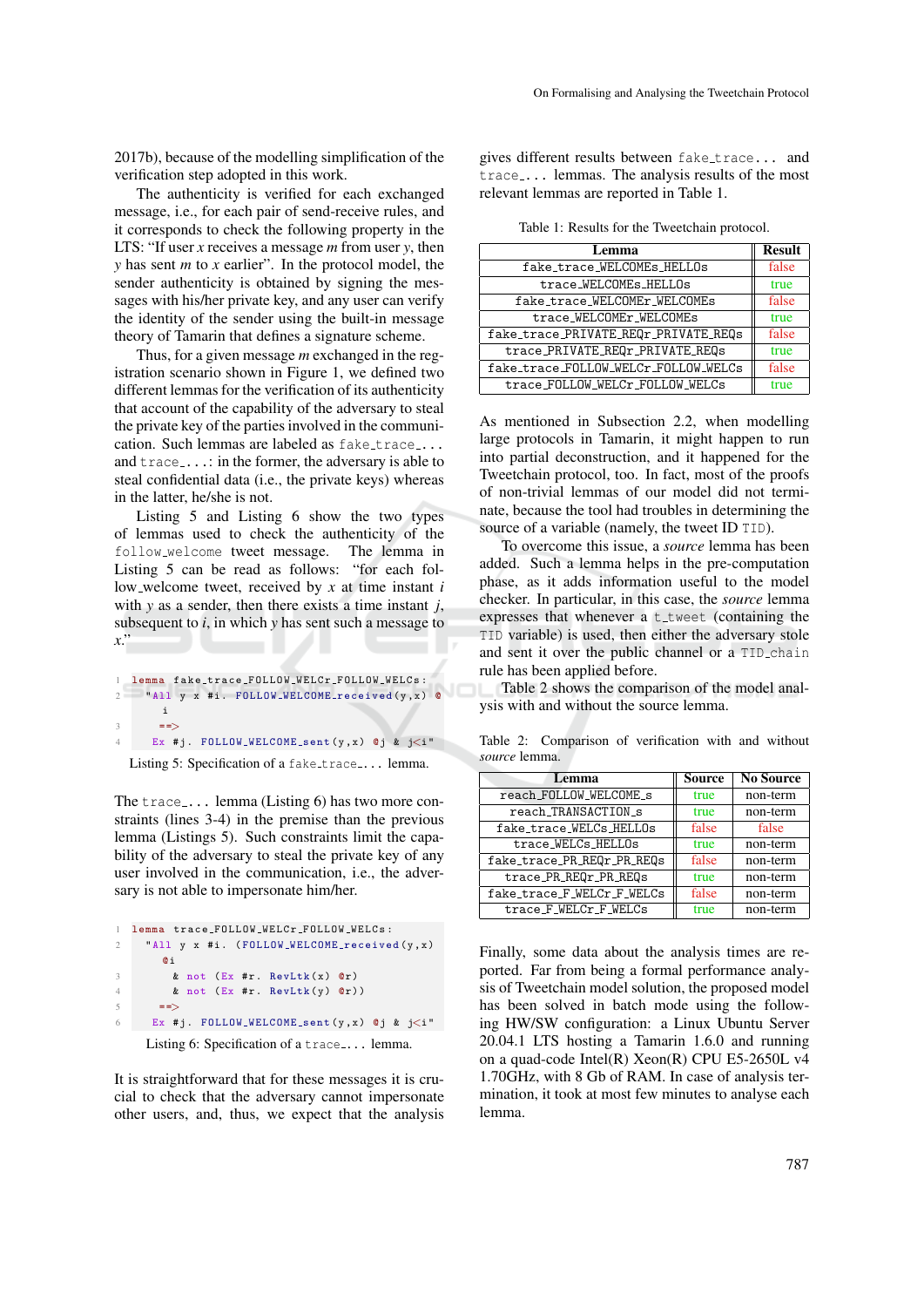## 4 DISCUSSION AND LIMITATIONS

The discussion of the main results of the case study is reported in three main threads: modelling, analysis and process.

### 4.1 Modelling

The language of Tamarin has been proved to be a good tool for the modelling of security features in communication protocols.

This fact is because Tamarin provides primitives oriented to security modelling: elements as hashing, encryption, fresh value computation, represent a valuable aid for the modeller.

On the other hand, the difference in the scope between Tamarin and other "general-purpose" model checkers is reflected by some modelling choices that make Tamarin not perfectly fitting into the problem here tackled. One of the main limitations of the language is constituted by the absence of a way to model arrays. Such a modelling element is present in other model checkers — e.g., NuSMV and SPIN — and allows to model hash chains, a crucial passage in the modelling of the verification steps.

Another passage in the Tweetchain verification step that is hard to model is the consensus mechanism where a sufficient number of verifiers agree with the sent transaction. The difficulty relies upon that, as well as for integers and bytes, there is no possibility to model arrays of protocol participants; hence, to model a majority voting would be very hard in Tamarin.

In the proposed model, we have overcome all these difficulties by reducing the weight of the computational aspects model. In this way, it is easier to obtain a partial model of the Tweetchain protocol. At the best of our knowledge, indeed, Tamarin represents a useful modelling framework for protocols and not for code: computational aspects are tough to model in Tamarin, and hence some alternatives should be explored and, in case, integrated.

A notable alternative is constituted by the Stateful Applied Pi Calculus (SAPiC) formalism which promises to improve the modelling power of the Tamarin Prover with the possibility of dealing with global protocol state. As multiset rewriting is a "lowlevel" specification language with no direct support for concurrent message passing, encoding protocols correctly becomes tricky. The difficulties found in this paper are common to a part of the scientific community. SAPiC proposes a process calculus which is a variant of the applied pi-calculus with constructs for manipulation of a global state by processes run-

ning in parallel. The language can be translated into Tamarin Prover, preserving all security properties expressible in a dedicated first-order logic (Li et al., 2019). Expressing the Tweetchain model according to the SAPiC notation constitutes one of the future works of this paper.

### 4.2 Analysis

A first consideration is that the analysis phase strongly depends on the model and that a flawed model always affects its capability to be analysable. This is a fact for many formal languages, including Tamarin where the tuning activity of a model is a nontrivial task.

A great support is given by the interactive mode, which is an excellent way to analyse (and debug) a model and to shorten the model tuning task. It is far from the intentions of Tamarin development group, in fact, to create a "push-button" technology: using the interactive mode is the only way to know if there is some partial deconstruction left. Moreover, it produces graphs of the proofs of the lemmas, allowing the users to explore the proof state space and to inspect the attack graphs. In this way, the modeller has a previous feedback on the model enabling a faster tuning phase.

In particular, for what concerns the partial deconstruction, sometimes it is difficult to find the *perfect* source lemma. In fact, it is necessary to solve partial deconstruction, but it has to be proved true, as it helps the tool in the precomputation phase and thus all the proofs of the model rely on the sources lemmas. The graphical user interface helps a lot in this task.

Furthermore, the authors have used the version 1.6.0 of Tamarin, that introduced the mechanisms of automatic generation of source lemmas. This mechanism, as well as other restriction-related elements, can dramatically improve the efficiency of the analysis process; instead, a less-than-perfect choice of lemmas and restrictions can easily lead to a nonterminating analysis process. As the Tamarin developers highlighted in (Cortier et al., 2020), this feature only worked with many simple protocols, and thus it was not useful for our large Tweetchain protocol.

#### 4.3 Process

Formal modelling is an error-prone task, especially when handling with complex protocols involving one protocol relying on the security features exposed by another protocol or security mechanism. As the complexity and the pervasiveness of networked systems grow, it is more and more uncommon to see "inde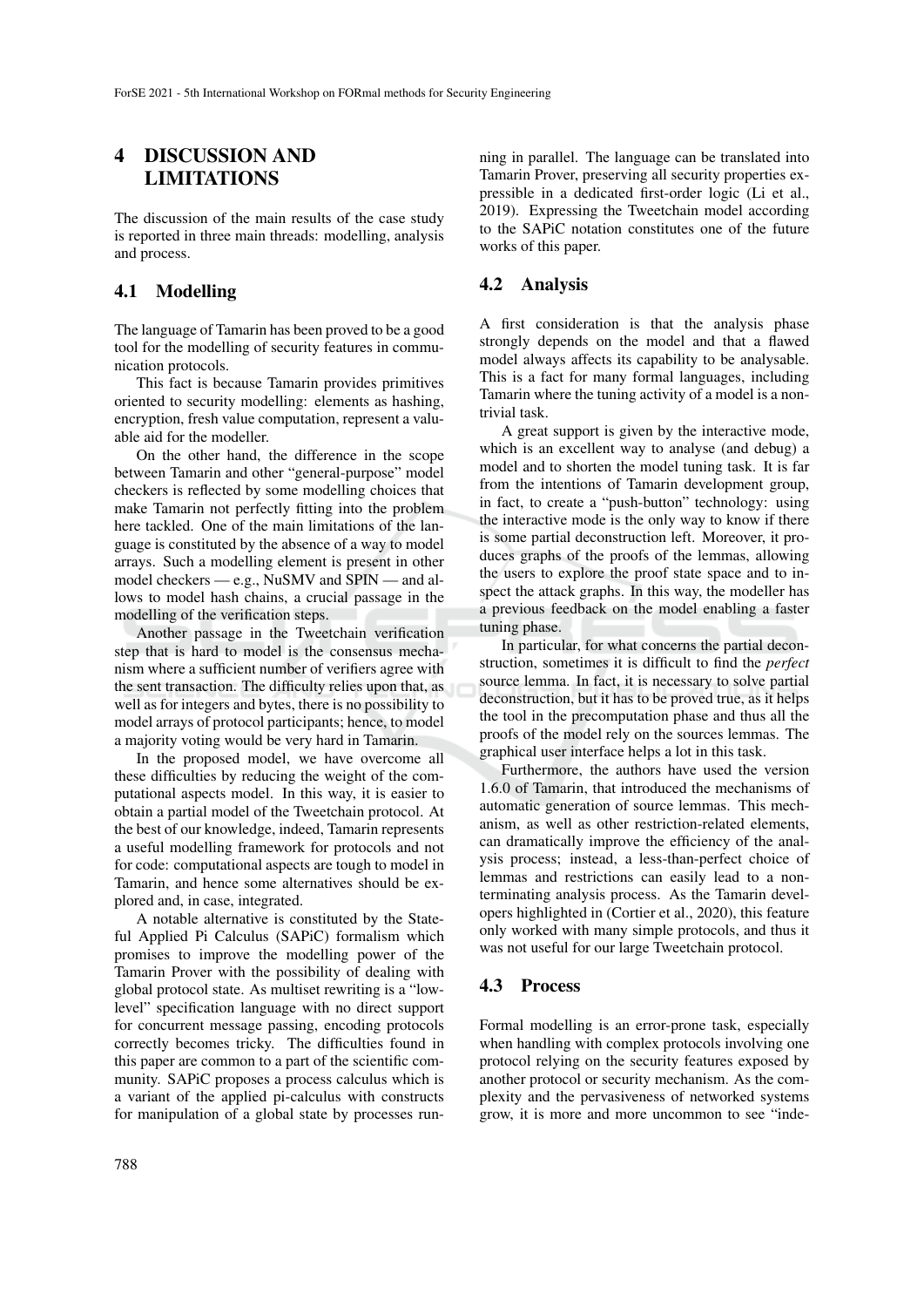pendent" security solutions. The Tweetchain confirms this trend by relying, as an example, on the security of Twitter, as the description of the protocol prescribes (see Section 2.1<sup>10</sup>). As a consequence, there is a need for a compositional method at both modelling and analysis levels. By adopting the first level, methods and tools related to the reuse of existing models (e.g., a TLS model) into the wider model using this protocol, fosters the generation of larger models. By adopting the second level of composition, the reuse is at the analysis level. At the best of our knowledge, there are just a few attempts to support Tamarin composition at model-level (Blot et al., 2017).

Another family of mechanisms is related to automatic generation of Tamarin models from high-level formalisms (e.g., from UML Sequence Diagrams). Even if there are plenty of approaches able to generate formal models automatically, there are no scientific works specifically focusing on Tamarin. A scientific paper proposes the generation of Tamarin model from the Alice & Bob notation (Basin et al., 2015): this is undoubtedly a starting point for future research tasks. It is necessary to point out that a full automation of the modelling task can be achieved only in case of existing compositional approaches.

It seems natural that, even if this paper must limit this discussion merely on the Tweetchain protocol, many of the considerations here reported can be extended to other DLT approaches.

TECHNO

# 5 RELATED WORKS

SCIENCE *A*ND

In the scientific literature, many papers formalise and analyse blockchain mechanisms. These works are framed into the general research directions that the scientific community has drawn on the topic of the blockchain (Lu, 2019). It is worth to underline that many of the works dealing with formal verification focus on smart contracts; in particular, they apply both traditional and specific methods (e.g., the application of functional programming techniques as in (Bhargavan et al., 2016)) to verify Solidity programs or to define subsets of general purpose programming languages for securely writing smart contracts in a secure manner. Two surveys of these works are in (Almakhour et al., 2020; Liu and Liu, 2019a).

Among all the formal verification techniques, model checking has received a lot of interest due to the possible goal of a "push-button" technology able to verify security properties without the human interaction. Belonging to this category, there are the following works: (Liu and Liu, 2019b), which models smart contracts using Colored Petri Nets (CPN); (Osterland and Rose, 2020), which translates Solidity in Promela to verify them by SPIN; (Lahbib et al., 2020), where the Event-B framework is used for both modelling and analysing smart contract using both model checking and simulation; (Nehai et al., 2018), that models smart contracts with NuSMV.

Another recent and interesting survey starts with a quantitative analysis of the research works in this field (Singh et al., 2020). The two most interesting analysis dimensions are related to the addressed security concern aspects and to the used formal method. Fig. 3 reports the figure from the cited paper highlighting that less than one paper over five addresses security concerns: please note that, in the pie chart, both the absolute number of the works falling in a category and the percentage with respect to the overall considered works are provided (comma-separated).

Among the papers related to theorem proving that aim at tackling the problem of security assurance of blockchain protocols, we mention the work (Sun and Yu, 2020) where the famous Coq theorem prover has been successfully adopted.

At the best of our knowledge, none of these works explicitly addresses cryptographic issues even if, the work published in (Li et al., 2019) models and analyses a smart contract protocol using Tamarin Prover. Furthermore, authors of (Li et al., 2019) still focus on the internal smart contract mechanisms while the submitted paper is on the exchange protocol. Another missing aspect of the blockchains this work attempts to model and analyse is related to the verification mechanism of transaction chains.

## 6 CONCLUSIONS

This paper has presented a concrete experience in formal validation of a blockchain based protocol in Tamarin. This experience confirmed the value of the Tamarin Prover as a valid tool for the modelling and the analysis of security mechanisms; but, differently from other case studies, the Tweetchain protocol puts in evidence some limitations of the tool.

Section 4 reports a discussion on the limit of the approach proposed in this paper and has also highlighted which are the points where to focus future research effort. Among these, the first points where to focus research attention are: the definition of an automated methodology deriving formal models from high-level formalisms (e.g., UML, Domain Specific

<sup>&</sup>lt;sup>10</sup>The reader should note that also the Twitter authentication mechanisms relies on external protocols as HyperText Transfer Protocol over Secure Socket Layer (HTTPS),Transport Layer Security (TLS), OAuth.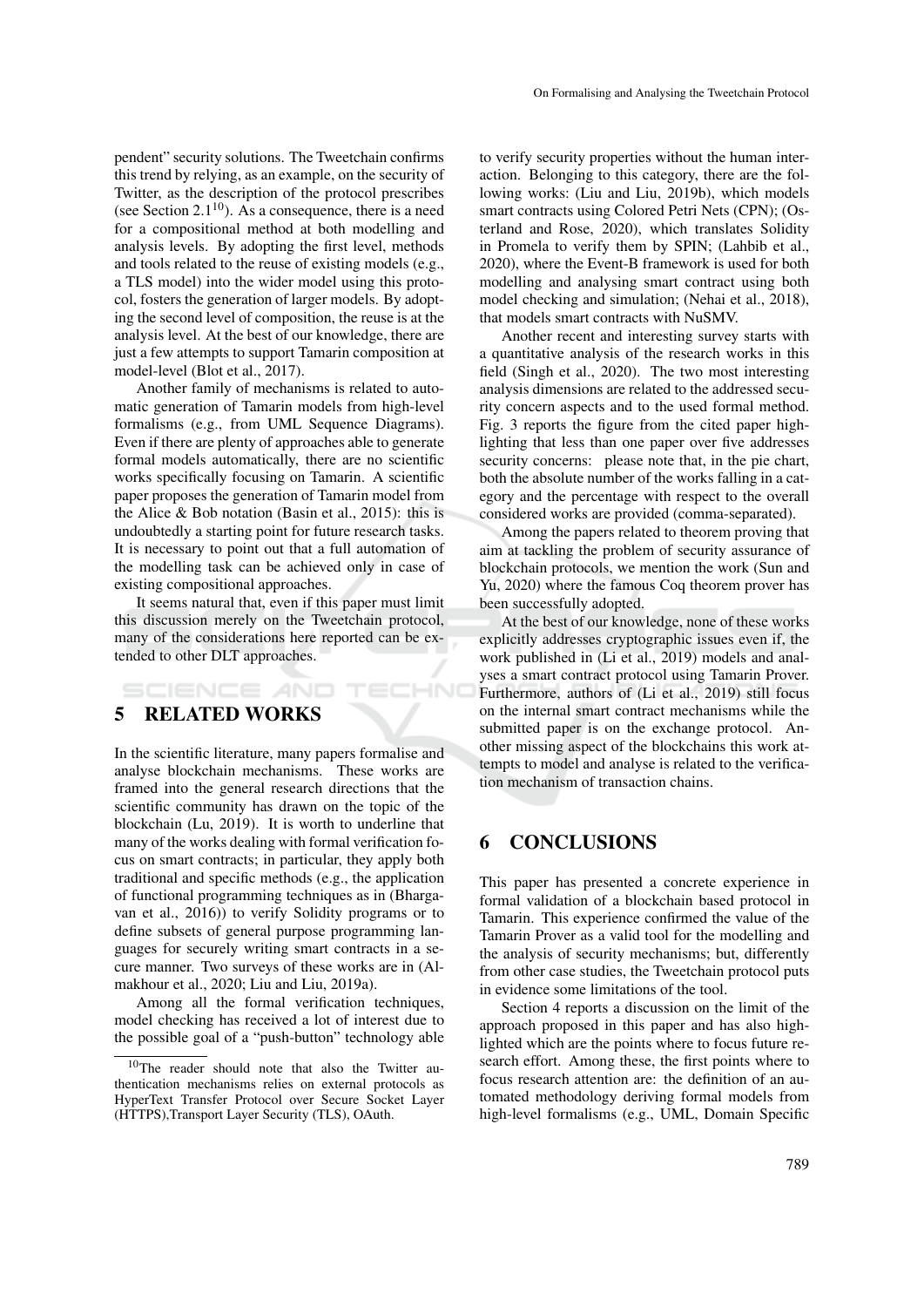

#### Issues and vulnerability aspects of smart contracts tackled

Figure 3: The issues and vulnerability aspects of smart contracts tackled by formalization approaches (Singh et al., 2020).

Modeling Language (DSML)) by using Model Driven Engineering (MDE) approaches; the usage of different model checkers that support array type naturally and where it would be simpler to model chain of hash codes (e.g. Promela and SPIN (Ben-Ari, 2008), NuSMV (Cimatti et al., 2002), UPPAAL (Behrmann et al., 2004) — where also timing issues could be considered).

### ACKNOWLEDGEMENTS

The work of Mariapia Raimondo was formerly funded by the grant "Orio Carlini" for young researchers 2019 — GARR Consortium (Italy). Currently, she is granted by INPS — Istituto Nazionale di Previdenza Sociale (Italy) — with the PhD program — XXXVI cycle.

## **REFERENCES**

- Almakhour, M., Sliman, L., Samhat, A., and Mellouk, A. (2020). Verification of smart contracts: A survey. *Pervasive and Mobile Computing*, 67.
- Basin, D., Keller, M., Radomirović, S., and Sasse, R. (2015). Alice and bob meet equational theories. *Lecture Notes in Computer Science (including subseries Lecture Notes in Artificial Intelligence and Lecture Notes in Bioinformatics)*, 9200:160–180.
- Basin, D., Radomirovic, S., Dreier, J., Sasse, R., Hirschi, L., and Stettler, V. (2018). A formal analysis of 5g authentication. In *Proceedings of the ACM Conference on Computer and Communications Security*, pages 1383–1396.
- Behrmann, G., David, A., and Larsen, K. (2004). A tutorial on uppaal. *Lecture Notes in Computer Science (including subseries Lecture Notes in Artificial Intelligence and Lecture Notes in Bioinformatics)*, 3185:200–236.
- Ben-Ari, M. (2008). *Principles of the SPIN model checker*. Springer-Verlag London.
- Bhargavan, K., Delignat-Lavaud, A., Fournet, C., Gollamudi, A., Gonthier, G., Kobeissi, N., Kulatova, N., Rastogi, A., Sibut-Pinote, T., Swamy, N., and Zanella-Béguelin, S. (2016). Formal verification of smart contracts: Short paper. In *PLAS 2016: Proceedings of the 2016 ACM Workshop on Programming Languages and Analysis for Security*, page 91–96, New York, NY, USA. Association for Computing Machinery.
- Blot, E., Dreier, J., and Lafourcade, P. (2017). Formal Analysis of Combinations of Secure Protocols. In *10th International Symposium on Foundations & Practice of Security*, page 15, Nancy, France.
- Buccafurri, F., Lax, G., Nicolazzo, S., and Nocera, A. (2017a). Overcoming limits of blockchain for iot applications. In *ACM International Conference Proceeding Series*, volume Part F130521.
- Buccafurri, F., Lax, G., Nicolazzo, S., and Nocera, A. (2017b). Tweetchain: An alternative to blockchain for crowd-based applications. *Lecture Notes in Computer Science (including subseries Lecture Notes in Artificial Intelligence and Lecture Notes in Bioinformatics)*, 10360 LNCS:386–393.
- Cimatti, A., Clarke, E., Giunchiglia, E., Giunchiglia, F., Pistore, M., Roveri, M., Sebastiani, R., and Tacchella, A. (2002). Nusmv 2: An opensource tool for symbolic model checking. *Lecture Notes in Computer Science (including subseries Lecture Notes in Artificial Intelligence and Lecture Notes in Bioinformatics)*, 2404:359–364.
- Cortier, V., Delaune, S., and Dreier, J. (2020). Automatic generation of sources lemmas in tamarin: Towards automatic proofs of security protocols. *Lecture Notes in Computer Science (including subseries Lecture Notes*